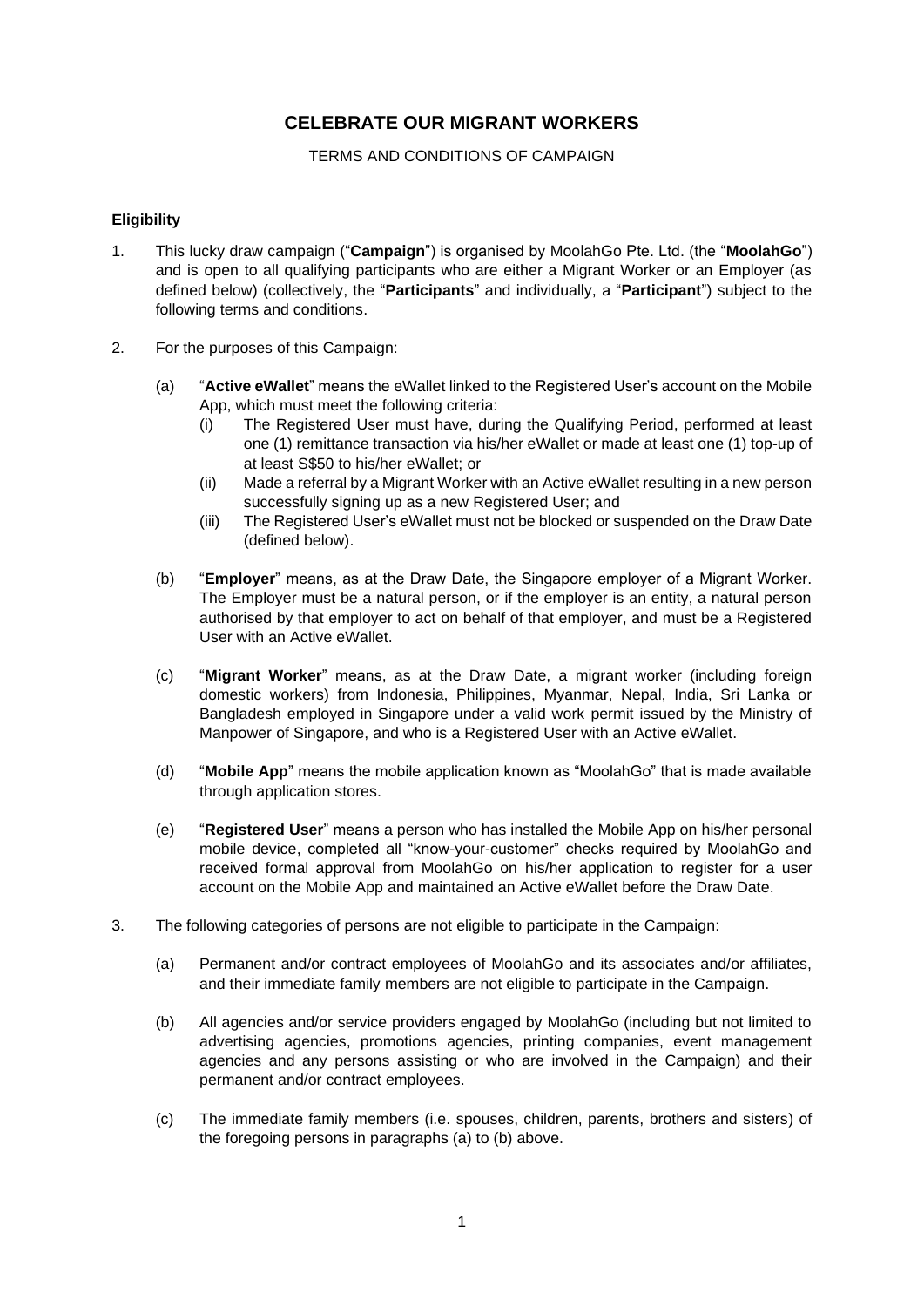4. MoolahGo has sole discretion to determine the eligibility of Participants. Such determination shall be final and conclusive and MoolahGo is not obliged to give any reason for its determination.

# **Qualifying Period**

- 5. The qualifying period of the Campaign shall be from **00:00 on 1 st July 2021** to **23:59 on 30th November 2021**, or the date when all available Entries have been granted to the Participants, whichever is earlier (the "**Qualifying Period**")
- 6. MoolahGo has the sole discretion to change the Qualifying Period.

# **Qualifying Entries**

7. A Migrant Worker and/or an Employer who perform any of the following qualifying activities during the Qualifying Period will receive the corresponding number of entries ("**Entries**") for the Campaign:

| <b>Qualifying Activity</b>                                                                                                                                               | <b>Number of Entries</b><br>Awarded<br>to<br><b>Migrant Worker</b> | <b>Number</b><br>οf<br><b>Entries</b><br>Awarded<br>to<br><b>Employer</b> |
|--------------------------------------------------------------------------------------------------------------------------------------------------------------------------|--------------------------------------------------------------------|---------------------------------------------------------------------------|
| Registration as a new Registered User on the<br>Mobile App.                                                                                                              | 5                                                                  |                                                                           |
| Each referral resulting in a new person successfully<br>signing up as a new Registered User on the Mobile<br>App.                                                        | 15                                                                 |                                                                           |
| Every amount of SGD 100 in a Qualifying<br>Transaction made under the Migrant Worker's<br>Active eWallet.                                                                | 10                                                                 |                                                                           |
| Every amount of SGD 100 in a Qualifying<br>Transaction made under the Migrant Worker's<br>Active eWallet and paid via Bank Transfer from the<br>Employer's bank account. | 10                                                                 | 10                                                                        |

For example, if there is a Qualifying Transaction of the amount of SGD 250 made under the Migrant Worker's Active eWallet and paid via Bank Transfer from the Employer's bank account, the Migrant Worker and the Employer will each receive 20 Entries.

- 8. For the purposes of the table above:
	- (a) "**Qualifying Transaction**" means a unique cross-border remittance transaction of not less than SGD 100 made under the Registered User's Active eWallet and subject to MoolahGo's Terms of Use accessible at [https://www.moolahgo.com/index.php/view/tosapp,](https://www.moolahgo.com/index.php/view/tosapp) which is incorporated into these terms and conditions by reference. MoolahGo has sole discretion in determining whether a remittance transaction constitutes a Qualifying Transaction.
	- (b) "**Bank Transfer**" means the electronic transfer of Singapore Dollar funds from a bank account in Singapore maintained by an Employer to MoolahGo's Singapore Dollar bank account in Singapore.
	- (c) "**Moolahgo eWallet Balance**" means the balance on the Registered User's eWallet, which must be not less than SGD 100 as prior to any Qualifying Transaction.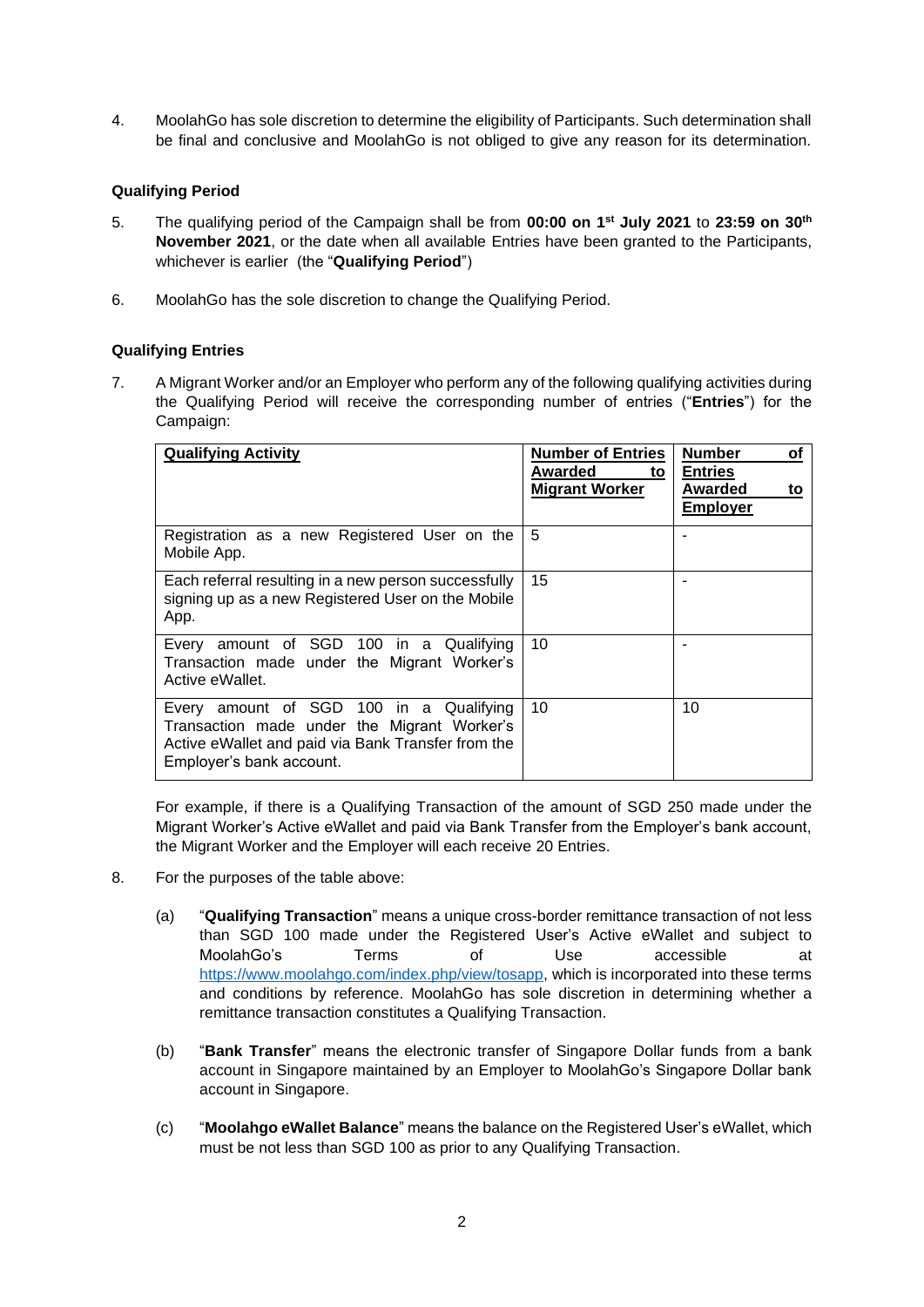- 9. Within five (5) business days following the successful completion of a Qualifying Transaction (as determined in the sole discretion of MoolahGo), the Participant who completed the Qualifying Transaction will receive an email from MoolahGo containing the unique random number generated for the successful Entries allotted to the Participant for the Qualifying Transaction. The Entries are non-transferrable.
- 10. The maximum number of available Entries that can be granted to all Participants in this Campaign is one million (1,000,000). No Entries will be granted for any Qualifying Transaction performed outside of the Qualifying Period.
- 11. The Participants acknowledge and agree that the number of Entries granted to each Participant does not guarantee any outcome of the Campaign.

### **Prizes**

- 12. The Campaign comprises the Special Draw and the Grand Draw.
- 13. Special Draw Prizes
	- (a) There is a total of three Special Draw Prizes for the Special Draw, with each prize to be given to ten (10) unique winners.
	- (b) All Participants with at least one Entry are eligible to enter into the Special Draw. Each Entry entitles a Participant to one (1) chance to win any of the Special Draw Prizes as follows:

| Category | <b>Special Draw Prize</b> | Number of Winners |
|----------|---------------------------|-------------------|
| Prize 1  | SGD 1,000                 | 10                |
| Prize 2  | SGD 750                   | 10                |
| Prize 3  | <b>SGD 500</b>            | 10                |

(c) Each Participant is permitted to win only one (1) Special Draw Prize, regardless of the category. If a Migrant Worker wins a Special Draw Prize in any category, his Employer will still be eligible for the same category provided that the Employer has not won any Special Draw Prize.

# 14. Grand Draw Prize

- (a) There will be one (1) winner of the Grand Draw Prize.
- (b) **TAKE NOTICE THAT only Migrant Workers and not their Employers** are eligible for the Grand Draw Prize. A Migrant Worker who has been drawn as a winner for any category of prizes in the Special Draw will remain eligible for the Grand Draw.

| <b>Grand Draw Prize</b> | Number of Winners |
|-------------------------|-------------------|
| SGD 20,000              |                   |

# **Conduct of the Draw**

15. The drawing of the winners for the Special Draw and the Grand Draw shall be conducted on **13th December 2021, 12:00** ("**Draw Date**") at 6 Shenton Way, #12-08A, OUE Downtown 2, Singapore 068809 and shall be open to the public (subject to prevailing laws, regulations and restrictions on events open to the public). MoolahGo reserves the sole and absolute discretion to change the Draw Date and Venue.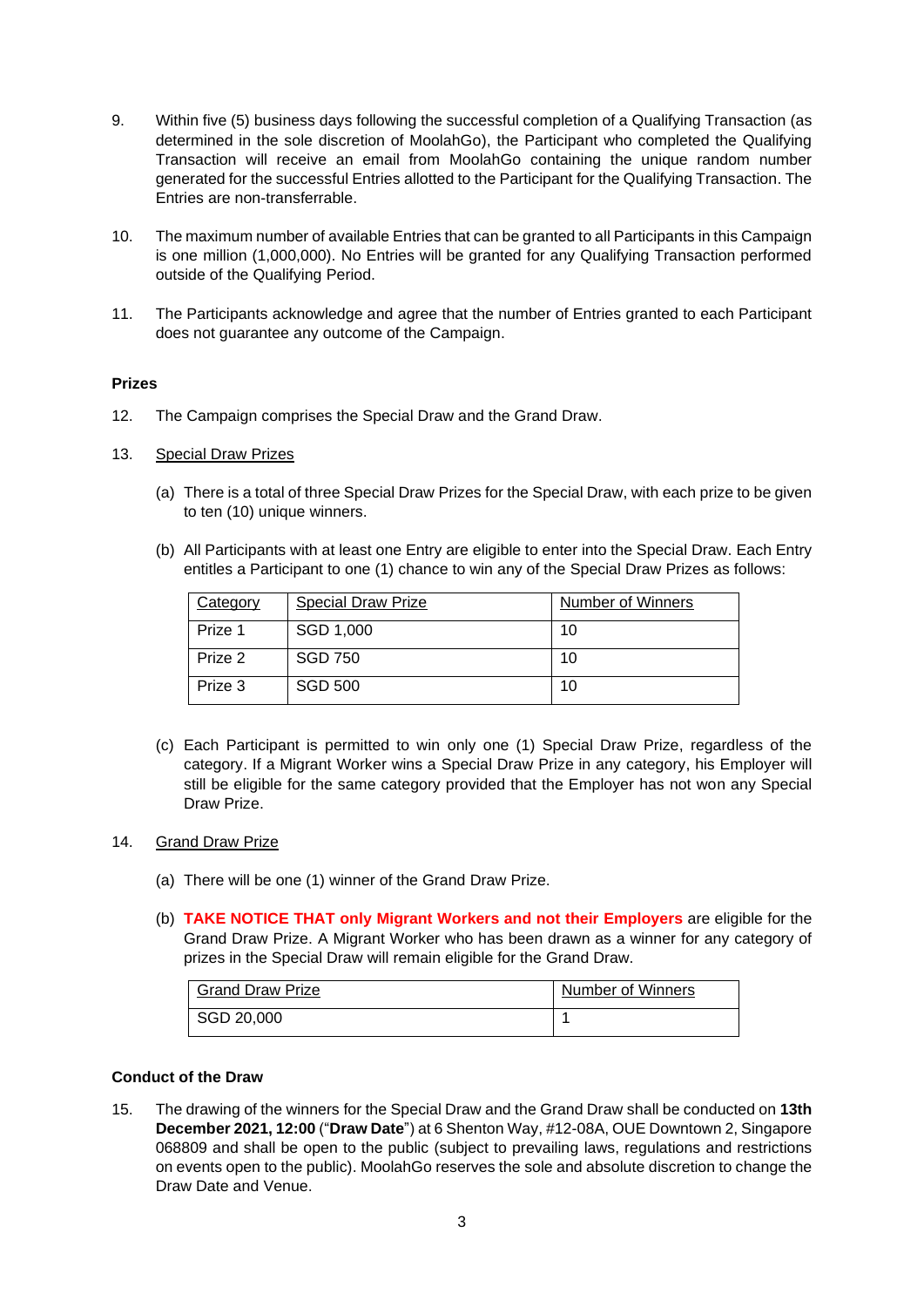- 16. MoolahGo shall draw the winners of the Special Draw and the Grand Draw at random.
- 17. The outcomes of the Special Draw and the Grand Draw are final and conclusive. Any request for appeal or review received by MoolahGo will not be entertained.
- 18. MoolahGo reserves the sole and absolute discretion to disqualify any Participants deemed ineligible for the Campaign and is not obliged to give any reason therefore.

#### **Notification of Prize Winners**

19. All winners will be notified by email by 7<sup>th</sup> January 2022 ("**Notification**"), and the results of the Special Draw and the Grand Draw shall be made available on the MoolahGo's webpage accessible at<https://www.moolahgo.com/luckydrawresult.html> by 14th January 2022. If the Draw Date is postponed, the date of the Notification and the publication of the results may be postponed.

#### **Collection of Prizes**

#### 20. Special Draw Prizes

- (a) Each Special Draw Prize will be paid into the Active eWallet or designated Singapore Dollar bank account maintained by the winner of the Special Draw Prize in Singapore.
- (b) All winners of the Special Draw Prizes must, within 2 months from the date of the Notification made by MoolahGo, inform MoolahGo via email if the prize is to be paid to their Active eWallet or their designated Singapore Dollar bank account in Singapore, failing which MoolahGo shall regard the winner as having forfeited the prize, and may, in its sole and absolute discretion, dispose of the prize as it deems fit.

#### 21. Grand Draw Prize

- (a) The winner of the Grand Draw Prize must remit no less than 80% of the Grand Draw Prize to his immediate family members in his home country via his Active eWallet at MoolahGo's applicable rates and subject to MoolahGo's applicable fees for remittance as at the material time.
- (b) The winner must, within 2 months from the date of the Notification made by MoolahGo, inform MoolahGo of the percentage of the Grand Draw Prize to be remitted to his family members in accordance with paragraph (a) above. MoolahGo shall transfer such percentage of the Grand Draw Prize to the winner's Active eWallet and the winner must, on the same day of receipt of the amount, effect the remittance of the same amount in accordance with paragraph (a).
- (c) MoolahGo shall pay the remaining 20% (or less) of the Grand Draw Prize to the Active eWallet account or a Singapore Dollar bank account maintained by the winner in Singapore.
- 22. All winners of the Special Draw Prizes and the Grand Draw Prize must, if requested by MoolahGo, produce proof of identity (identification card, passport or work pass with photo identification) before prizes are paid out.
- 23. Prizes are non-transferable and non-exchangeable for other items. MoolahGo has sole and absolute discretion to, at any time and without prior notice, replace or substitute any of the Special Draw Prizes or the Grand Draw Prize with one or more prize alternatives of similar value (other than cash).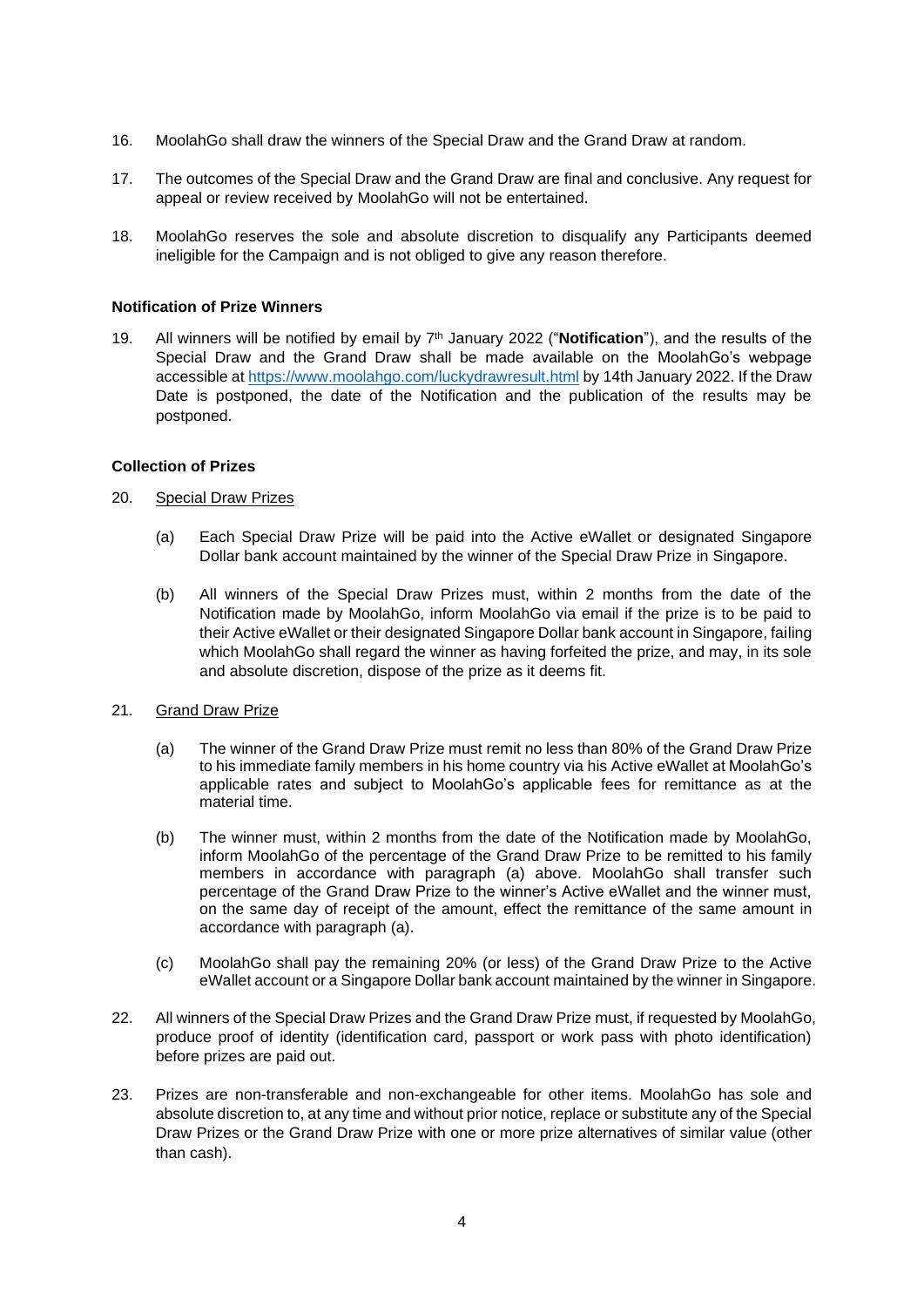24. The receipt by any winner of any prize under the Campaign is conditional upon compliance with any and all applicable laws and regulations of Singapore.

### **Limitation of Liability**

- 25. To the fullest extent permitted by applicable law, MoolahGo shall not be responsible for any and all damages, loss, injuries or disappointment incurred or suffered by any Participant arising from, as a result of or in connection with the Campaign howsoever arising, including without limitation, participation in the Campaign, the outcome of the Special Draw and the Grand Draw, any error in computing chances, any breakdown or malfunction in any computer system or equipment, any notice which is misdirected and/or lost in transmission, loss of income, profits or goodwill, direct or indirect, incidental, consequential, exemplary, punitive or special damages of any party including third parties howsoever arising whether in contract, tort, negligence or otherwise.
- 26. For the avoidance of doubt, MoolahGo reserves the sole and absolute right to cancel, terminate or suspend this Campaign or any part thereof, and any exercise of this right by MoolahGo shall not entitle any party to any claim or compensation against MoolahGo for any and all losses or damage suffered or incurred as a direct or indirect result of the act of cancellation, termination or suspension.
- 27. By participating in the Campaign, each Participant agrees that MoolahGo, its subsidiaries, affiliates, directors, officers, employees, agents and/or representatives shall not be held liable for any damages, loss, injuries or disappointment incurred or suffered by any Participant arising from, as a result of or in connection with the Campaign howsoever arising, including without limitation, participation in the Campaign, the outcome of the Special Draw and the Grand Draw, any error in computing chances, any breakdown or malfunction in any computer system or equipment, any notice which is misdirected and/or lost in the post, loss of income, profits or goodwill, direct or indirect, incidental, consequential, exemplary, punitive or special damages of any party including third parties howsoever arising whether in contract, tort, negligence or otherwise.

#### **Use of Personal Information**

- 28. By participating in this Campaign, each Participant hereby consents to:
	- (a) the collection, processing, use, disclosure, transfer and retention of the Participant's personal data to give full effect to the Campaign and the purpose of informing the winner(s) and/or the public of the winner(s) of the Special Draw and the Grand Draw, including but not limited to sending the Notification, announcing the name of the winner(s), and/or releasing a photograph of the winner(s) for publicity;
	- (b) the use of the Participant's name and/or likeness without compensation, for MoolahGo's promotional and marketing purposes in all forms and manner on all mediums and platforms; and
	- (c) the use of the information in association with the Participant's User account in the Campaign without compensation, for MoolahGo's promotional and marketing purposes.
- 29. Each Participant warrants that, with respect to any personal information disclosed to MoolahGo pursuant to or in connection with the Campaign, the Participant is authorised to disclose such personal information, and such disclosure complies with all applicable privacy laws in Singapore and the purposes of the use by MoolahGo of such personal information as contemplated in the Campaign and stated under these Terms and Conditions.
- 30. The participation in the Campaign by the Participant is subject to MoolahGo's privacy policy accessible at [https://www.moolahgo.com/index.php/view/privacy,](https://www.moolahgo.com/index.php/view/privacy) which is incorporated into these terms and conditions by reference.